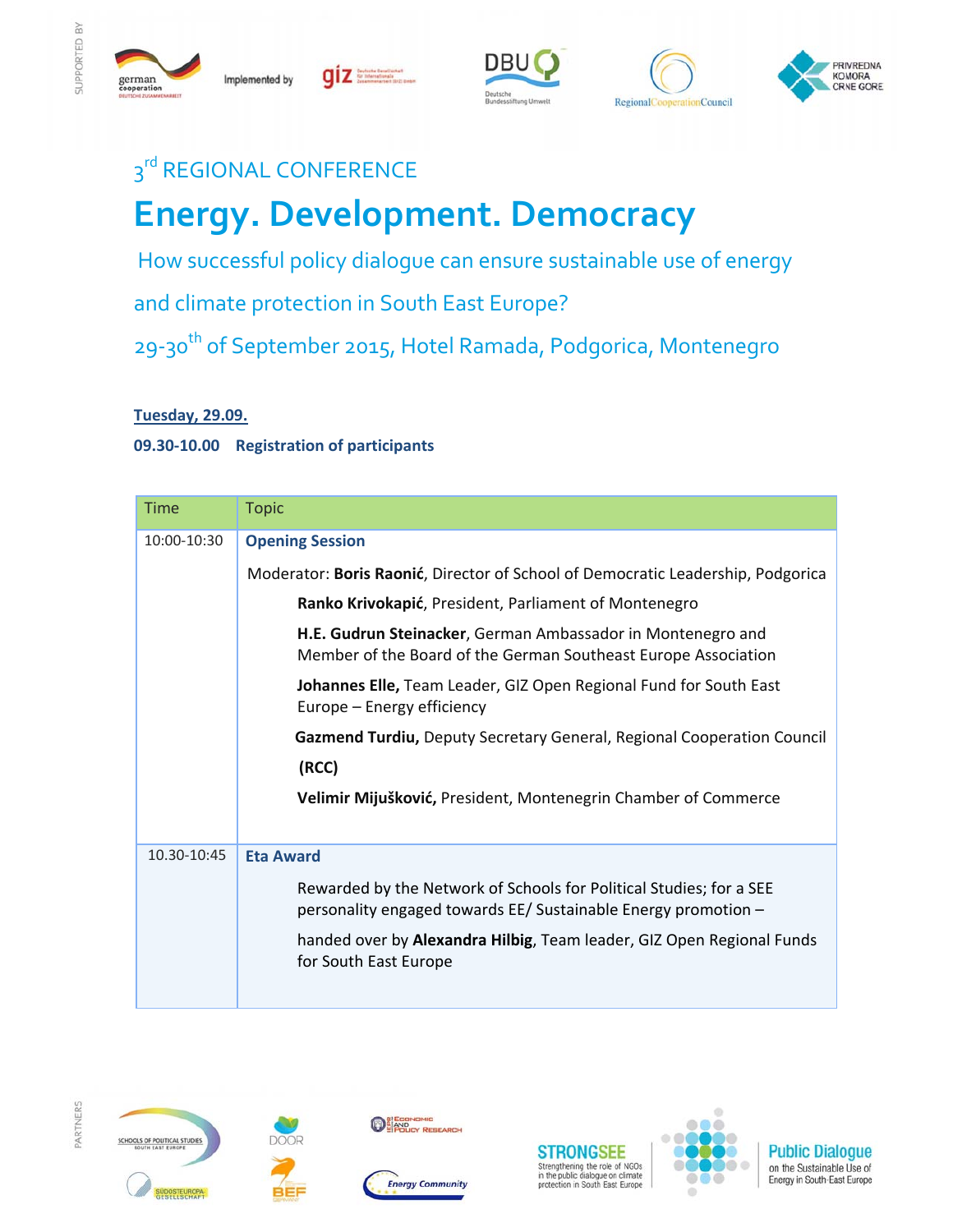

SUPPORTED BY



Implemented by

giz







| 10:45-11:00              | <b>Keynote Speech:</b>                                                                                                                                                                                                                                                                                                                                                                                                                                                           |
|--------------------------|----------------------------------------------------------------------------------------------------------------------------------------------------------------------------------------------------------------------------------------------------------------------------------------------------------------------------------------------------------------------------------------------------------------------------------------------------------------------------------|
|                          | Janez Kopac, Director, Energy Community Secretariat, Vienna                                                                                                                                                                                                                                                                                                                                                                                                                      |
| 11:00-11:30              | Coffee break and Group photo                                                                                                                                                                                                                                                                                                                                                                                                                                                     |
| Session 1<br>11:30-13:30 | Enhancing Sustainable Energy and Climate Protection in Southeast Europe-                                                                                                                                                                                                                                                                                                                                                                                                         |
|                          | <b>Global, European and Regional Perspectives</b>                                                                                                                                                                                                                                                                                                                                                                                                                                |
|                          | Moderator: Dr Hansjörg Brey, Executive Director, Southeast Europe Association,<br>Munich                                                                                                                                                                                                                                                                                                                                                                                         |
|                          | The international and regional framework for enhancing<br>$\bullet$<br>sustainable energy and climate protection in Southeast Europe -<br>Helge Tolksdorf, Director, EU Enlargement, Southeast Europe and<br>Turkey, German Federal Ministry of Economics and Energy, Berlin                                                                                                                                                                                                     |
|                          | Enhancing energy efficiency and renewables and implementation<br>$\bullet$<br>of sustainable energy policies in the Energy Community- Borko<br>Raicević, Energy Community Secretariat, Vienna                                                                                                                                                                                                                                                                                    |
|                          | For the sake of environment and sustainability, why do we<br>$\bullet$<br>need those NGOs? - Roland Joebstl, NGO European Enviromental<br>Bureau, Brussel<br>Towards a sustainable use of energy in Southeast Europe through<br>$\bullet$<br>public dialogue - Sonja Licht, President, Belgrade Fund for Political<br>Excellence and representative of the Public Dialogue Initiative on<br>Sustainable Use of Energy for South East Europe - (PDI) Network<br><b>Discussion</b> |
| 13:30-14:30              | Lunch                                                                                                                                                                                                                                                                                                                                                                                                                                                                            |
|                          |                                                                                                                                                                                                                                                                                                                                                                                                                                                                                  |

PARTNERS









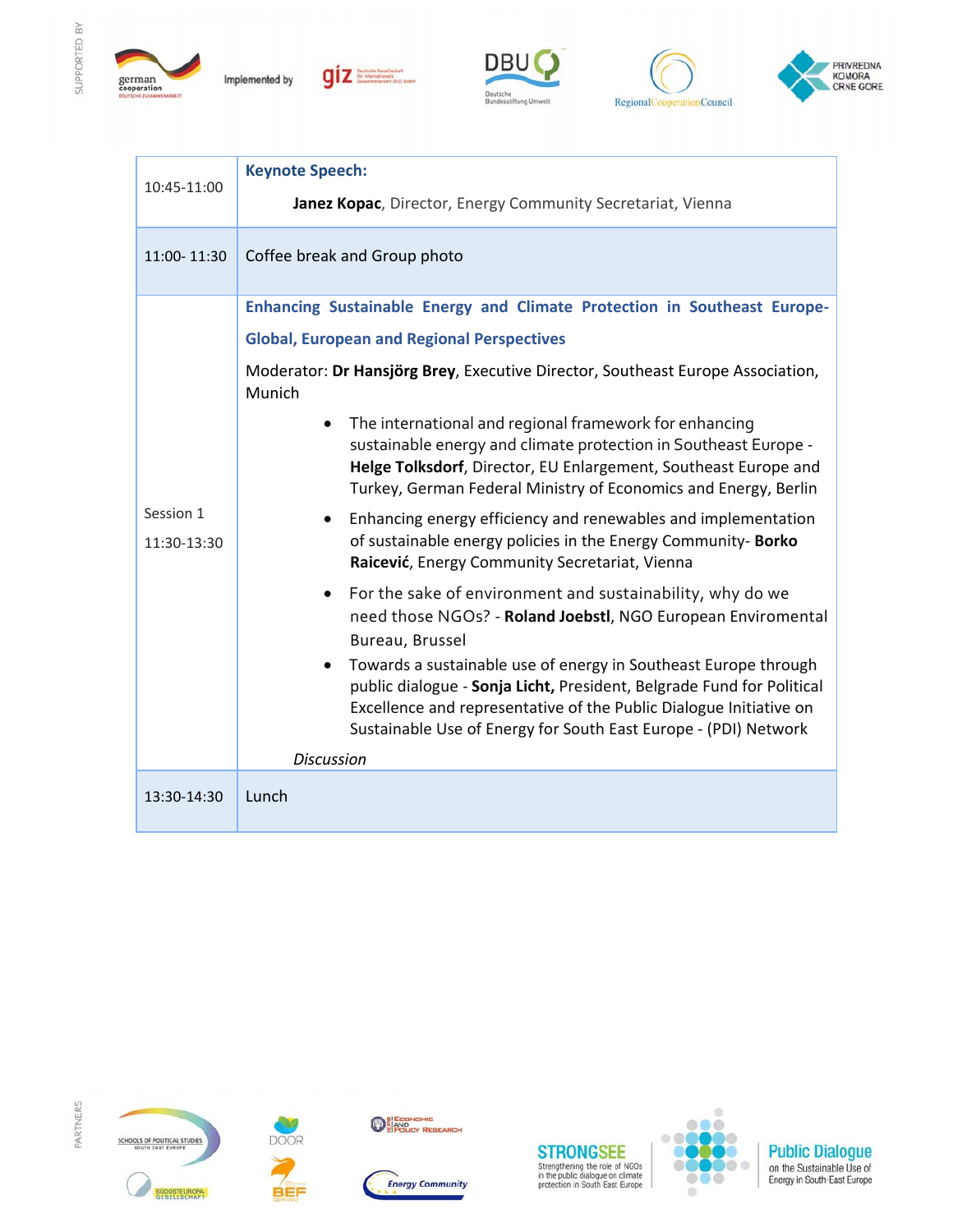

Implemented by









| Session 2<br>14:30-16:30 | Examples of a successful creation and implementation of policies - what actors                                                                                                                                                                     |
|--------------------------|----------------------------------------------------------------------------------------------------------------------------------------------------------------------------------------------------------------------------------------------------|
|                          | in South Eastern Europe can learn and what they can share?                                                                                                                                                                                         |
|                          | Moderator: Haki Abazi, Rockefeller Brothers Fund                                                                                                                                                                                                   |
|                          | Dr Aleksandra Tomić, President of the Parliamentarian Committee<br>$\bullet$<br>on the Economy, Regional Development, Trade, Tourism and<br>Energy, Belgrade                                                                                       |
|                          | Energy efficiency and renewable energy grants in Croatia - from a<br>$\bullet$<br>district scheme to a national programme - Dr Vesna<br>Bukarica, Environmental Protection and Energy Efficiency Fund,<br>Head of Energy Efficiency Sector, Zagreb |
|                          | Strengthening of Energy Efficiency Policy in Kosovo through<br>$\bullet$<br>Regional Cooperation - example on EPBD transposition - Assoc.<br>Prof. Dr. Naser Sahiti, University of Prishtina                                                       |
|                          | Experience of Montenegro in the field of sustainable use of energy<br>$\bullet$<br>- Dragica Sekulić, Ministry of economy, Podgorica                                                                                                               |
|                          | Fact Based Dialogue, Public Policy and RED FLAGS - Felicia Lee,<br>$\bullet$<br>University of California, Berkley and Naida Taso, SEE Change Net<br>Foundation, Sarajevo                                                                           |
|                          | <b>Discussion</b>                                                                                                                                                                                                                                  |
| 18:30                    | Departure by bus                                                                                                                                                                                                                                   |
| $19:00 -$                | Welcome dinner at the winery "Šipčanik"<br>hosted by the Montenegrin Chamber of Commerce                                                                                                                                                           |

### *Wednesday, 30.09.*

| Time | <b>Topic</b>                                                               |
|------|----------------------------------------------------------------------------|
|      | <b>Energy and social aspects</b>                                           |
|      | Moderator: Prof. Dr Adisa Omerbegović Arapović, Institute for Economic and |
|      | Policy Research, Sarajevo                                                  |
|      | • Energy poverty - current developments and initiatives to mitigate -      |







**DOOR** 

**BEF** 







**Public Dialogue**<br>on the Sustainable Use of<br>Energy in South-East Europe